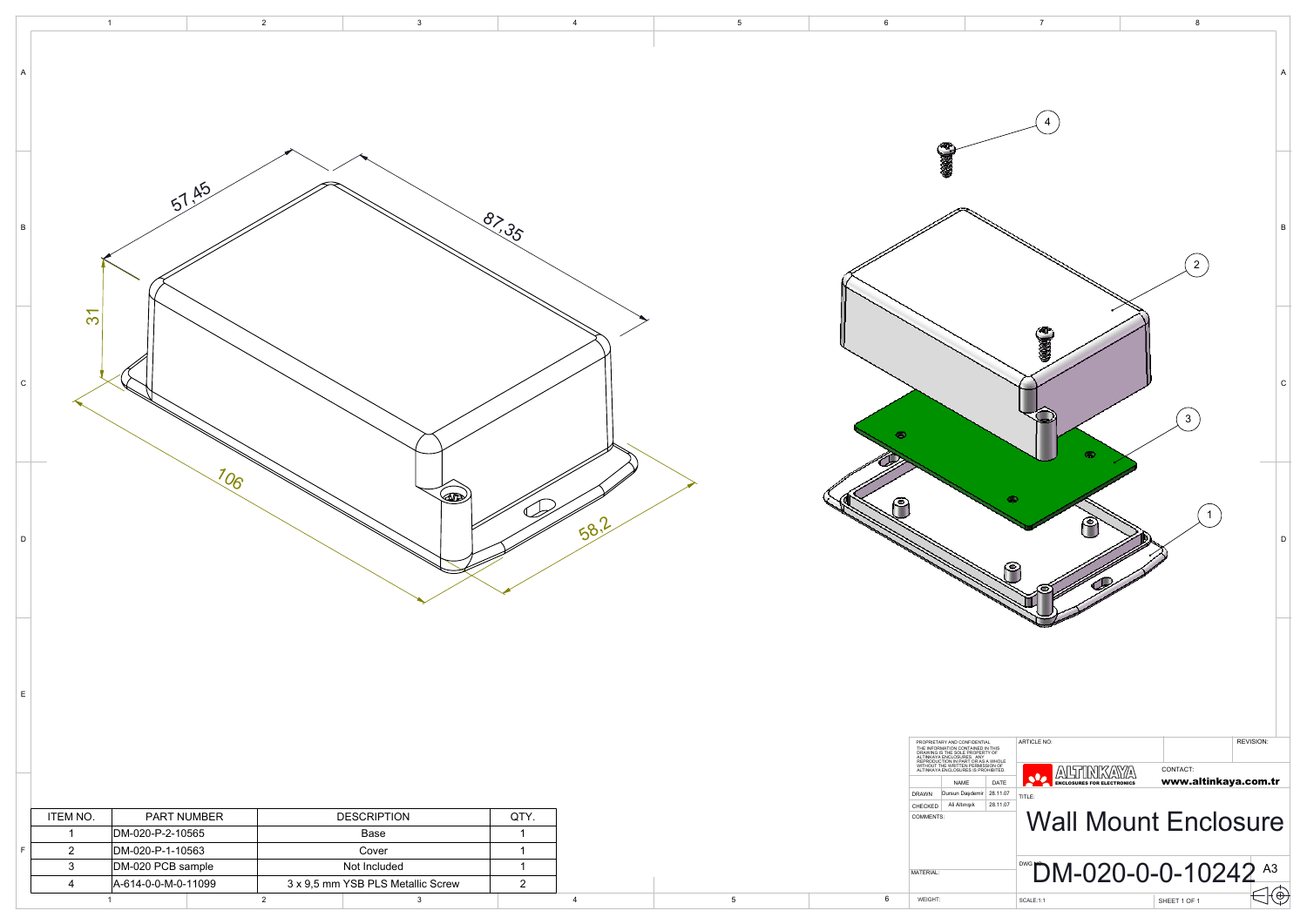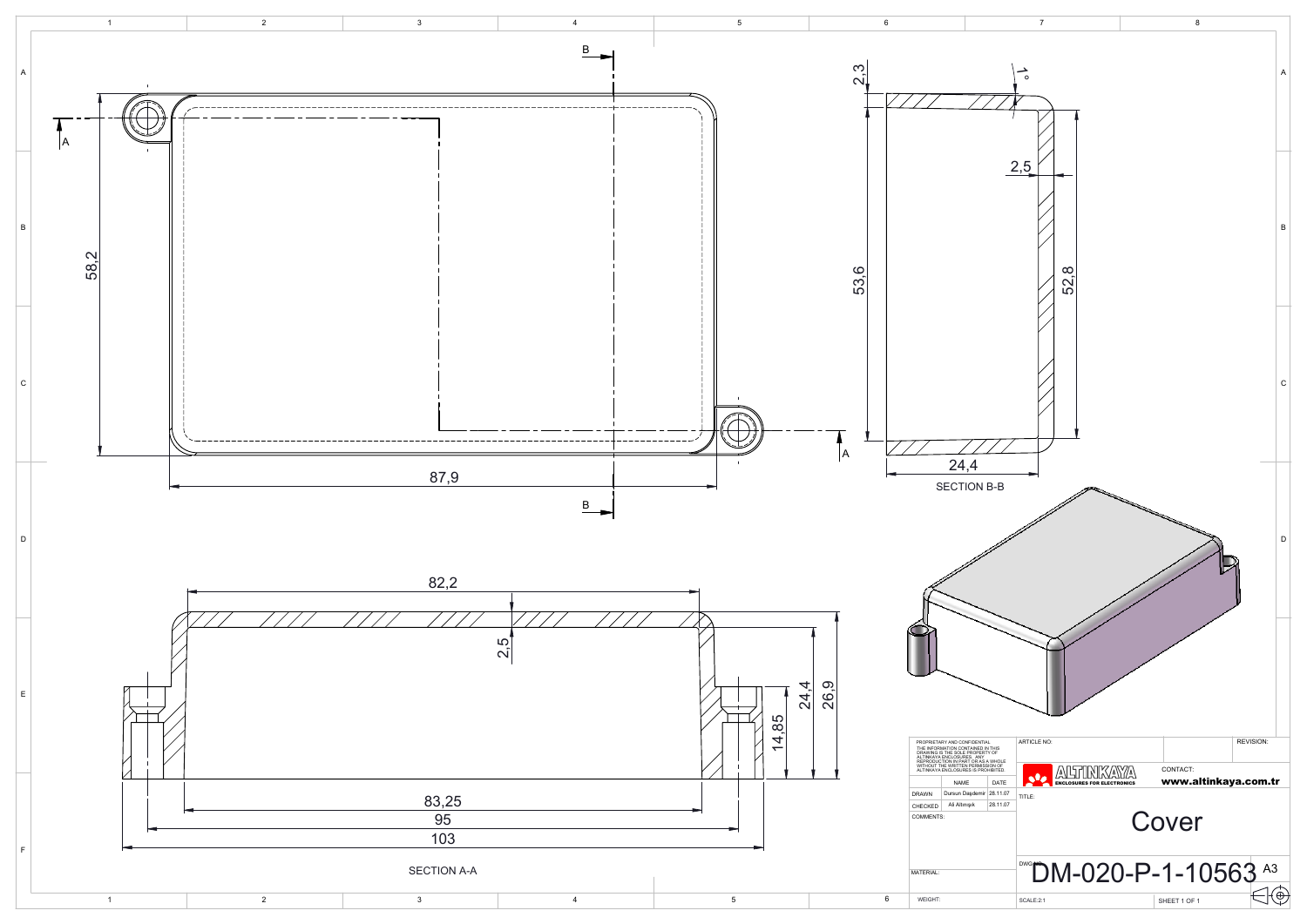

D

E

F

1 and  $\begin{array}{ccc} 1 & 2 & 3 \end{array}$ 





4

5

6